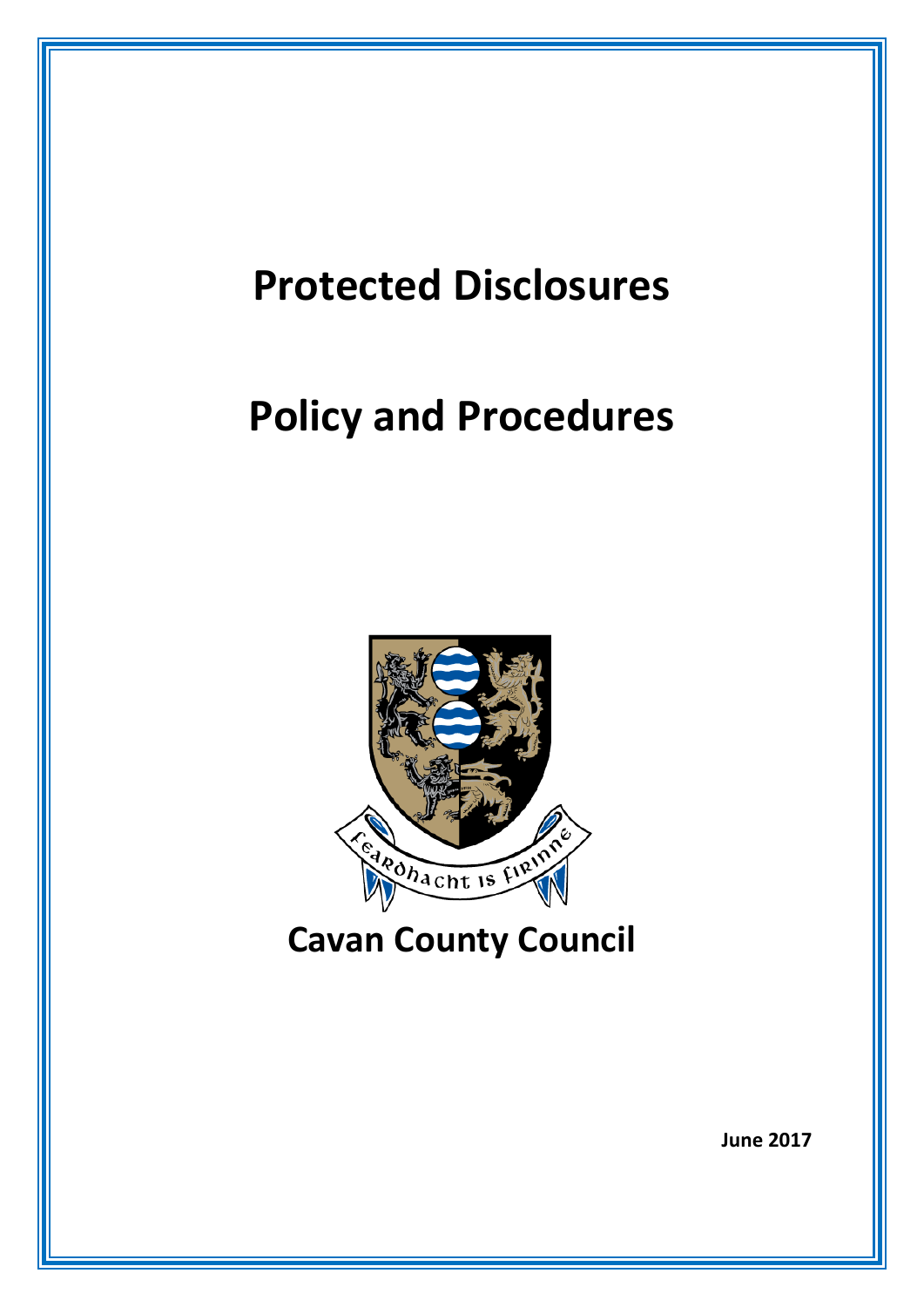# **Section 1**

## **1. Policy Statement**

- **1.1** Cavan County Council is committed to ensuring that the culture and work environment are such that any employee/worker is encouraged and supported to report on any issue that may impact adversely on the Council's ability to deliver a high quality service and to facilitate the disclosure of wrongdoing and the protection of an employee/worker(s) who make such disclosures.
- **1.2** Consistent with Cavan County Council's existing policies, it is expected that any appropriate issue raised by an employee/worker with their line manager will be dealt with professionally and appropriately. This is essential to ensuring that all significant risks arising for the Council are identified and effectively managed. In addition, an employee/worker appropriately raising any issue of concern will not be penalised for doing so.
- **1.3** Cavan County Council will assist and support employees who disclose possible wrongdoing and intends to treat concerns raised with utmost discretion consistent with the legal requirement to safeguard the identity of employees/workers who make such disclosure(s).
- **1.4** Reporting any concerns internally under the Protected Disclosures Act, 2014, will promote a workplace culture of 'raising concerns' and allows the Council to deal with the disclosure effectively.
- **1.5** This policy focuses on issues of relevant wrongdoings (as defined in the [Protected Disclosures Act, 2014](http://www.irishstatutebook.ie/eli/2014/act/14/enacted/en/print.html) and the resolution of which are in the public interest.There is an important distinction to be made between raising a concern regarding relevant wrongdoings as defined in the Protected Disclosures Act, 2014 covered by this policy and other issues that may be raised relating to the normal business of the Council which do not fall under this policy.
- **1.6** It is to be expected that concerns in relation to day to day operational matters will, in the normal course of events, be brought to the attention of the relevant line manager and dealt with accordingly, or through agreed structures already established by the Council (e.g. Health & Safety matters should be addressed through the procedures established in the Council's Health & Safety Management System). Similar considerations apply to grievances or allegations relating to matters such as harassment/bullying which are not covered by this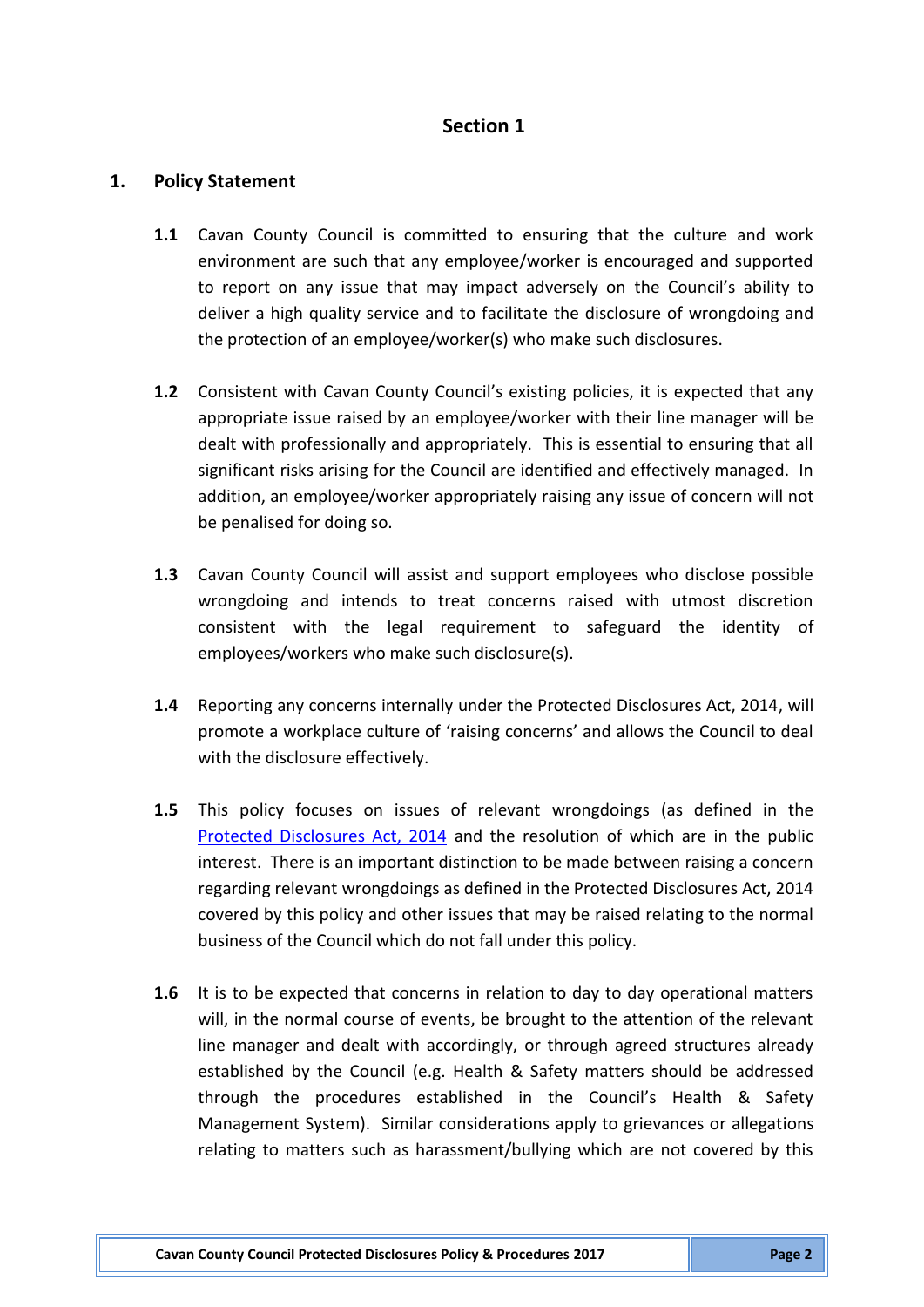policy, and which will remain to be dealt with under the Council's Grievance Policy and Procedure and Dignity at Work Policy.

## **2. Purpose of the Policy**

- **2.1** The purpose of this policy is:
	- (i) to encourage employees/workers to report internally any concerns, as soon as possible, they may have regarding potential wrongdoing in the workplace, in the manner provided by the Protected Disclosures Act, 2014; and in the knowledge that their concerns will be taken seriously and investigated, where appropriate, and that their confidentiality will be respected, in the manner provided by the Protected Disclosure Act, 2014;
	- (ii) to highlight that it is always appropriate to raise such concerns when they are based on a reasonable belief irrespective of whether any wrongdoing is in fact subsequently identified;
	- (iii) to provide employees/workers with guidance on how to raise concerns;
	- (iv) to reassure employees/workers that they can report relevant wrongdoings without fear of penalisation.

## **3. Scope**

**3.1** This policy applies to all Cavan County Council employees. This policy applies to all workers of the Council including contractors, consultants, agency staff, former employees, interns/trainees and volunteers.

# **4. Definitions under the Protected Disclosures Act, 2014**

## **4.1** *Protected Disclosure;*

A Protected Disclosure is defined in the Protected Disclosures Act, 2014 as a disclosure of relevant information which, in the reasonable belief of the worker, tends to show one or more 'relevant wrongdoings', which came to the attention of the worker in connection with the worker's employment and is disclosed in the manner prescribed in the Protected Disclosures Act, 2014.

For the purposes of this Act information is "relevant information" if;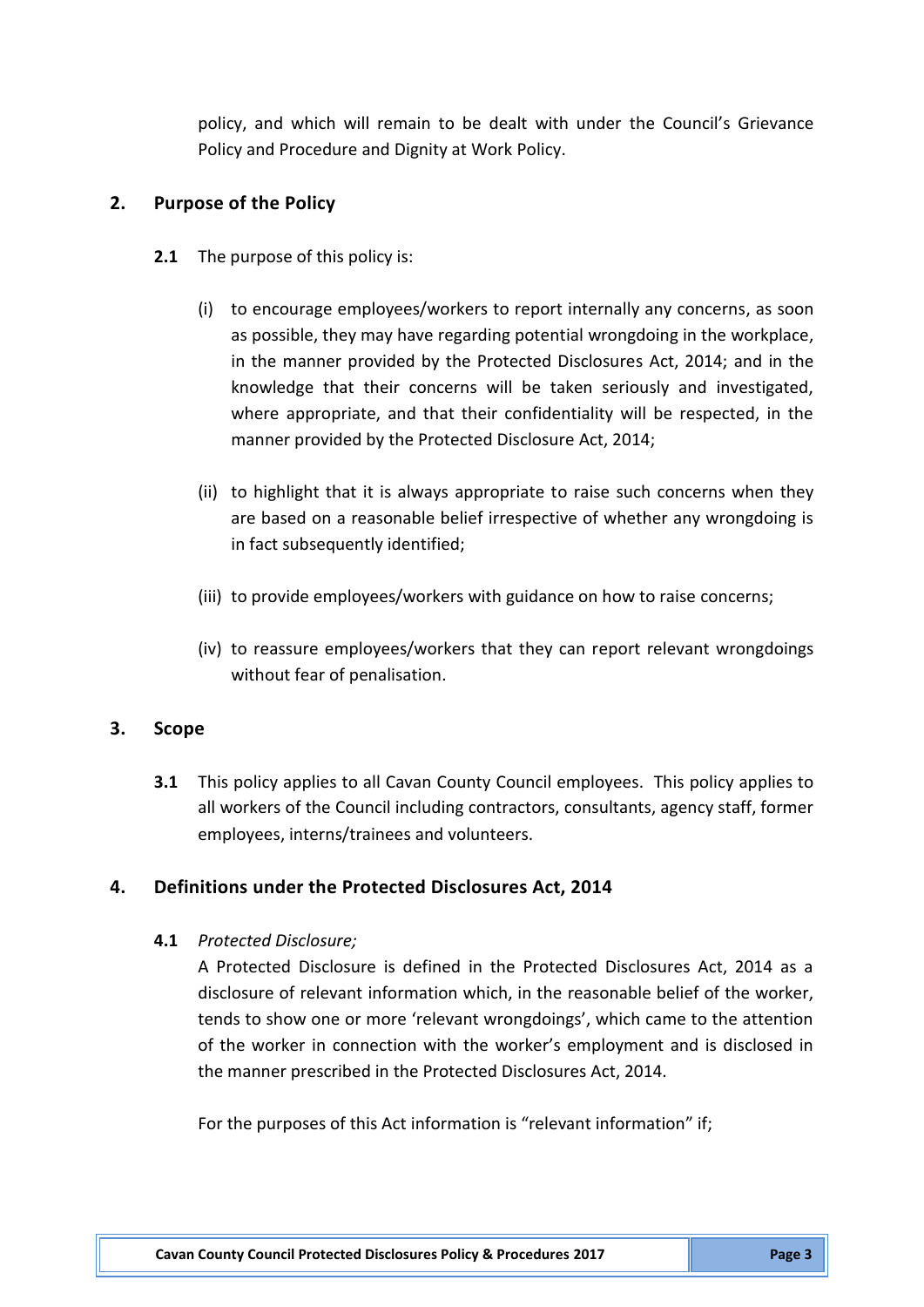- (a) in the reasonable belief of the worker, it tends to show one or more relevant wrongdoings, and
- (b) it came to the attention of the worker in connection with the worker's employment.

The following matters are relevant wrongdoings;

- (a) *that an offence has been, is being or is likely to be committed,*
- *(b) that a person has failed, is failing or is likely to fail to comply with any legal obligation, other than one arising under the worker's contract of employment or other contract whereby the worker undertakes to do or perform personally any work or services,*
- *(c) that a miscarriage of justice has occurred, is occurring or is likely to occur,*
- *(d) that the health or safety of any individual has been, is being or is likely to be endangered,*
- *(e) that the environment has been, is being or is likely to be damaged,*
- *(f) that an unlawful or otherwise improper use of funds or resources of a public body, or of other public money, has occurred, is occurring or is likely to occur,*
- *(g) that an act or omission by or on behalf of a public body is oppressive, discriminatory or grossly negligent or constitutes gross mismanagement, or*
- *(h) that information tending to show any matter falling within any of the preceding paragraphs has been, is being or is likely to be concealed or destroyed.*

A 'protected disclosure' under this policy may be about a relevant wrongdoing;

- *(a) that is occurring now;*
- *(b) that happened in the past;*
- *(c) that may happen in the future.*

Section 5(5) of the Protected Disclosures Act provides as follows:

A matter is not a relevant wrongdoing if it is a matter which it is the function of the worker or the worker's employer to detect, investigate or prosecute and does not consist of or involve an act or omission on the part of the employer.

#### **4.2** *Difference between Grievance and Protected Disclosure;*

It is important to distinguish between a protected disclosure and a grievance. A grievance is a matter specific to the employee/worker i.e. duties, terms and conditions of employment, working procedures or working conditions. A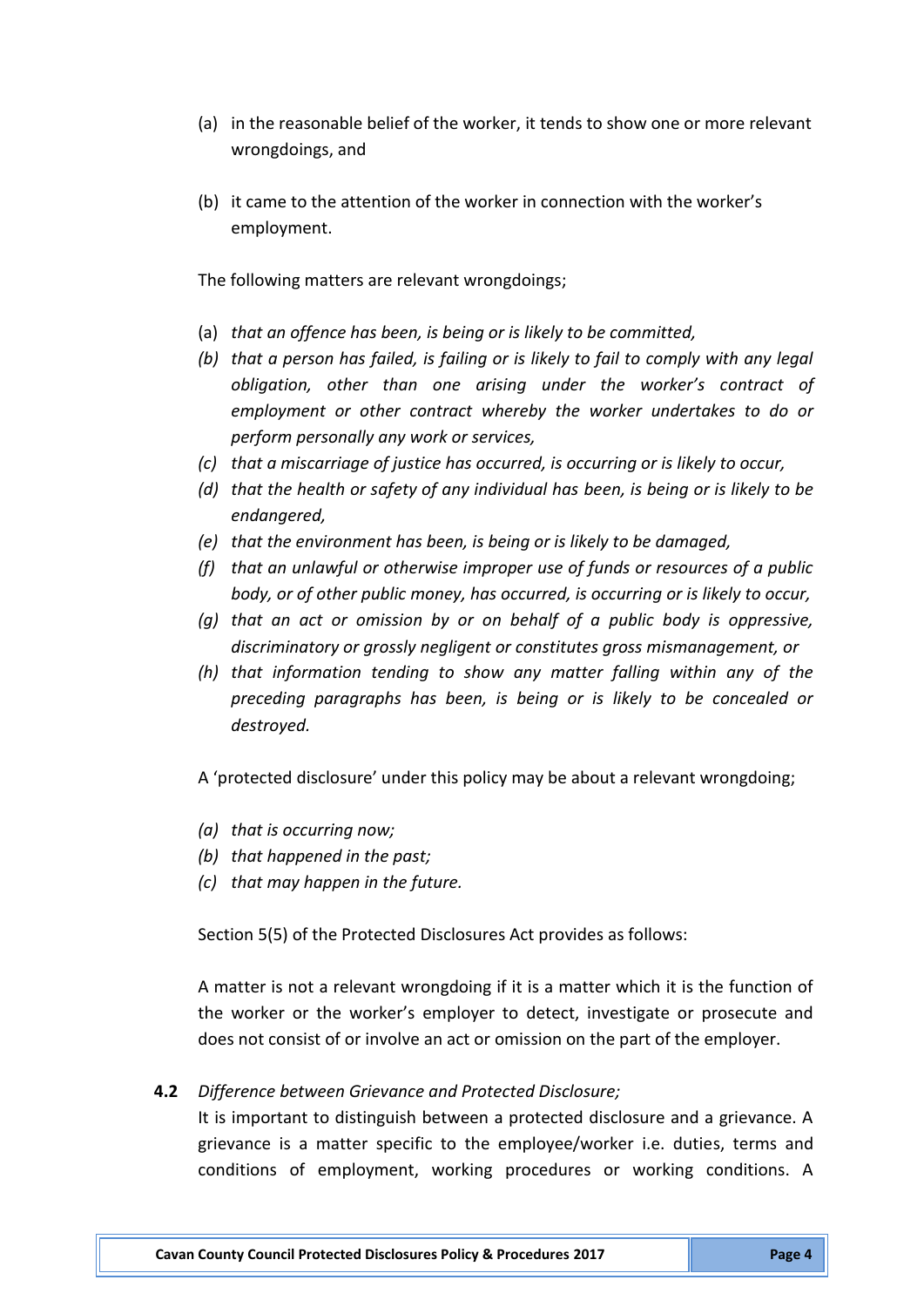grievance should be processed under the Council's Grievance Policy and Procedure.

#### **4.3** *Example of a grievance*

- Complaint of *dissatisfaction* in a change in the working environment;
- Complaint around *change* in working hours/allocation of overtime.

A protected disclosure is where a worker has information about a relevant wrongdoing.

#### *Example of a protected disclosure*

• Information about the improper use of funds, bribery or fraud.

#### **4.4** *Worker;*

There is a broad definition of 'worker' under the legislation and this includes employees, contractors, consultants, agency staff, former employees, temporary employees, and interns/trainees. There is no length of service qualification.

#### **4.5** *Penalisation;*

'Penalisation' is defined as 'any act or omission that affects an employee/worker to the employee/worker's detriment and, in particular, includes:

- (a) suspension, lay-off or dismissal,
- (b) demotion or loss of opportunity for promotion,
- (c) transfer of duties, change of location of place of work, reduction in wages or change in working hours,
- (d) the imposition or administering of any discipline, reprimand or other penalty (including a financial penalty),
- (e) unfair treatment,
- (f) coercion, intimidation or harassment,
- (g) discrimination, disadvantage or unfair treatment,
- (h) injury, damage or loss
- (i) threat of reprisal.

## **5. Reasonable Belief**

**5.1** The Protected Disclosures Act, 2014 provides that the motivation for making the disclosure is irrelevant. A disclosure is protected as long as an employee/worker believes that the information disclosed tends to show one or more relevant wrongdoings, provided that that belief is reasonable. The term "reasonable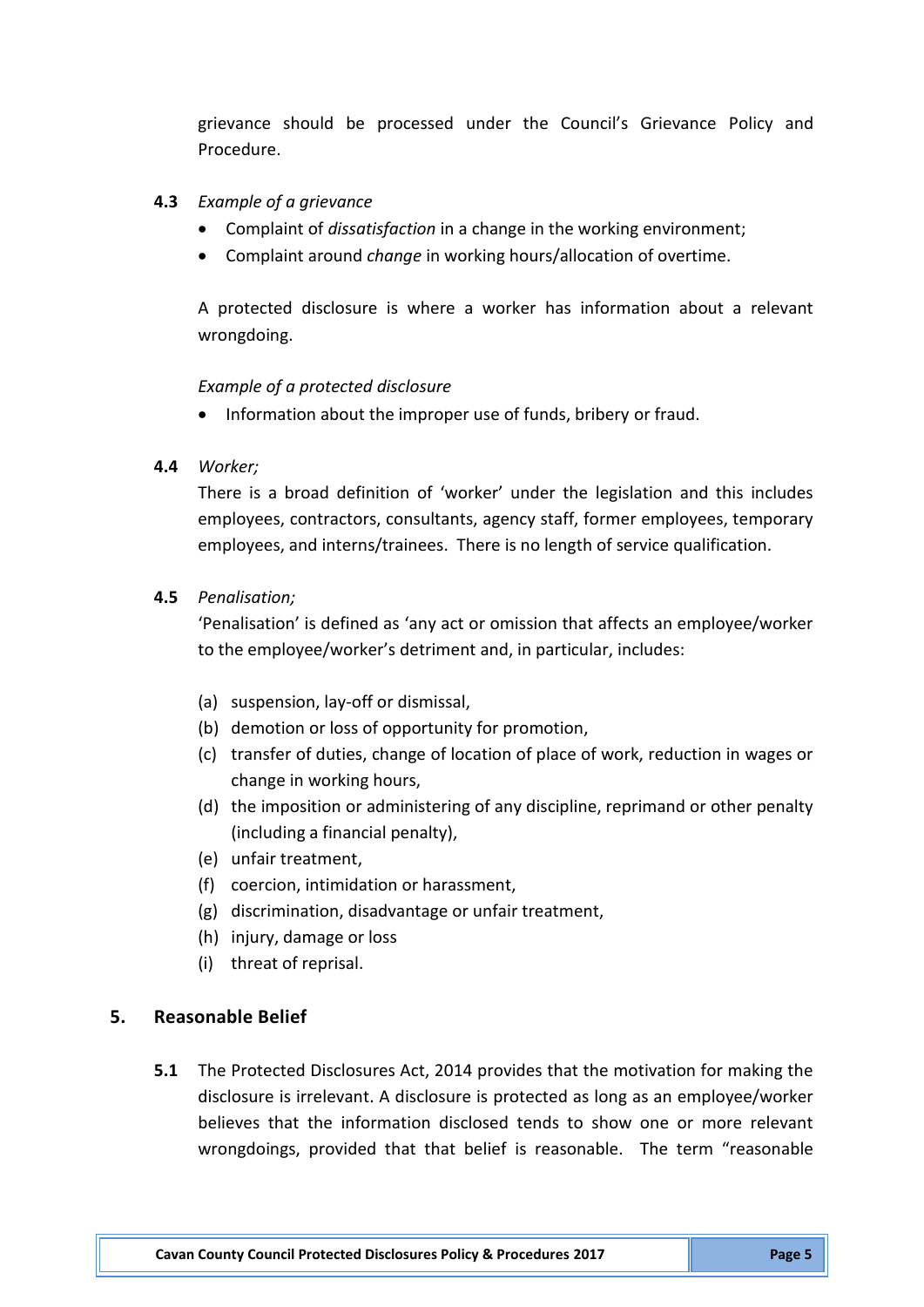belief" does not mean that the belief has to be correct. Workers are entitled to be mistaken in their belief, so long as their belief is based on reasonable grounds.

## **6. Designated Officer to Receive Disclosures**

**6.1** The Council has appointed **Ms. Lynda McGavigan, Senior Executive Officer, Human Resources and Corporate Services,** to receive Protected Disclosures in accordance with the Protected Disclosures Act, 2014. The contact details for the Designated Officer (designated to receive disclosures in Cavan County Council) is as follows;

| Telephone                                                             | 049-4378657                                            |  |
|-----------------------------------------------------------------------|--------------------------------------------------------|--|
| Email                                                                 | Imcgavigan@cavancoco.ie                                |  |
| Post                                                                  | Lynda McGavigan, Senior Executive Officer, Corporate & |  |
| HR Section, Cavan County Council, Courthouse Cavan (please ensure all |                                                        |  |
| correspondence is clearly marked "Private and Confidential")          |                                                        |  |

The Council operates clear procedures for the making, receiving and investigation of disclosures (see Section 2).

## **7. Workers outside the Council Reporting Concerns**

- **7.1** Workers from outside the Council who become aware of a relevant wrongdoing as part of their work with or for the Council may make a report to the 'Designated Officer' (designated to receive disclosures in Cavan County Council) in respect of a relevant wrongdoing.
- **7.2** Workers making such disclosures are encouraged to use the Procedure for Making a Disclosure as outlined in this Procedure (Section 2).

# **8. False Allegations**

**8.1** If an employee/worker makes a report in accordance with this policy, but the information or allegation is subsequently not confirmed by the investigation, no action will be taken against the person making the disclosure. The employee/worker will be fully protected from any less favourable treatment, penalisation or victimisation.

*The motive of the person making the disclosure is not relevant but if a worker knowingly or recklessly makes a false allegation, then disciplinary action may be taken in line with the Council's Disciplinary Policy and Procedure.*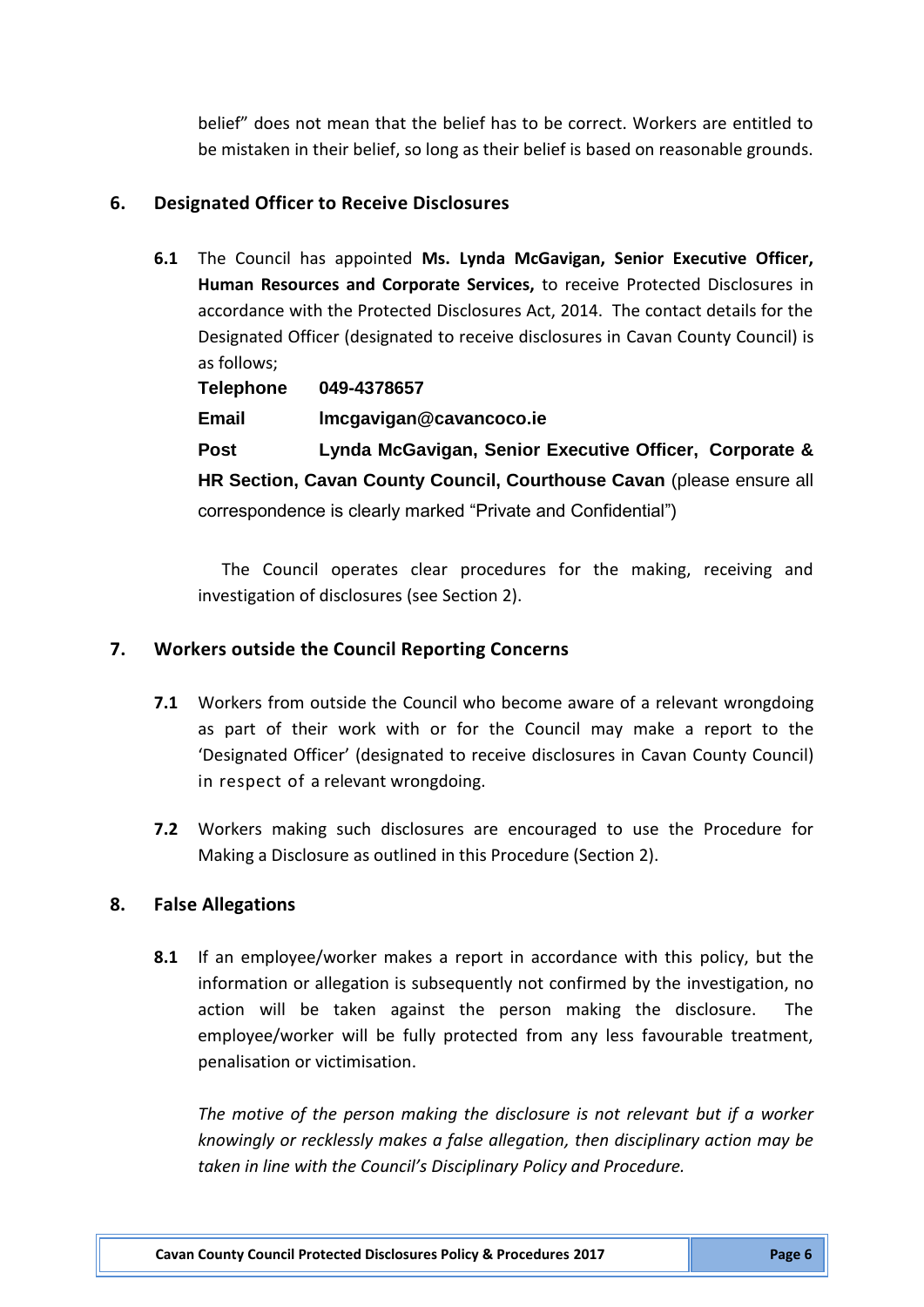A false report of wrongdoing made deliberately or recklessly, does not attract protection under the Protected Disclosures Act, 2014.

# **9. An Employee/Worker who is the subject of a Disclosure**

- **9.1** An employee/worker who is the subject of a disclosure is entitled to fair procedures. While an investigation is on-going, all reasonable steps will be taken to protect the confidentiality of those who are the subject of allegations in a Protected Disclosure pending the outcome of the investigation.
- **9.2** Where an allegation is made against an individual (the respondent), Cavan County Council will ensure that the respondent is afforded appropriate protection in accordance with the general principles of natural justice and fair procedures, as appropriate.

## **10. Protection from dismissal/penalisation**

- **10.1** An employee/worker, who has a reasonable belief in the occurrence of a serious wrongdoing in connection with their employment and discloses that concern, will not be penalised for the making of that disclosure, even if no investigation subsequently takes place, or where an investigation does take place, the investigation finds that no wrongdoing occurred. This undertaking extends to any other employee/worker who is required to provide information in relation to matters raised as a consequence of the disclosure.
- **10.2** Employee/worker(s) who may experience penalisation as a result of making a disclosure are requested to notify the Designated Officer and Cavan County Council will then assess/investigate such notifications and take appropriate action. A complaint of penalisation can be made under the Council's Grievance Policy and Procedure (see section 23).

# **11. Recording and Tracking of Disclosures**

**11.1** The Council is obliged, by the 30<sup>th</sup> June annually, to prepare and publish a report detailing the number of protected disclosures made to the Council in the immediately preceding year and any action taken in response to those protected disclosures. All disclosures of wrongdoing, irrespective of whether they are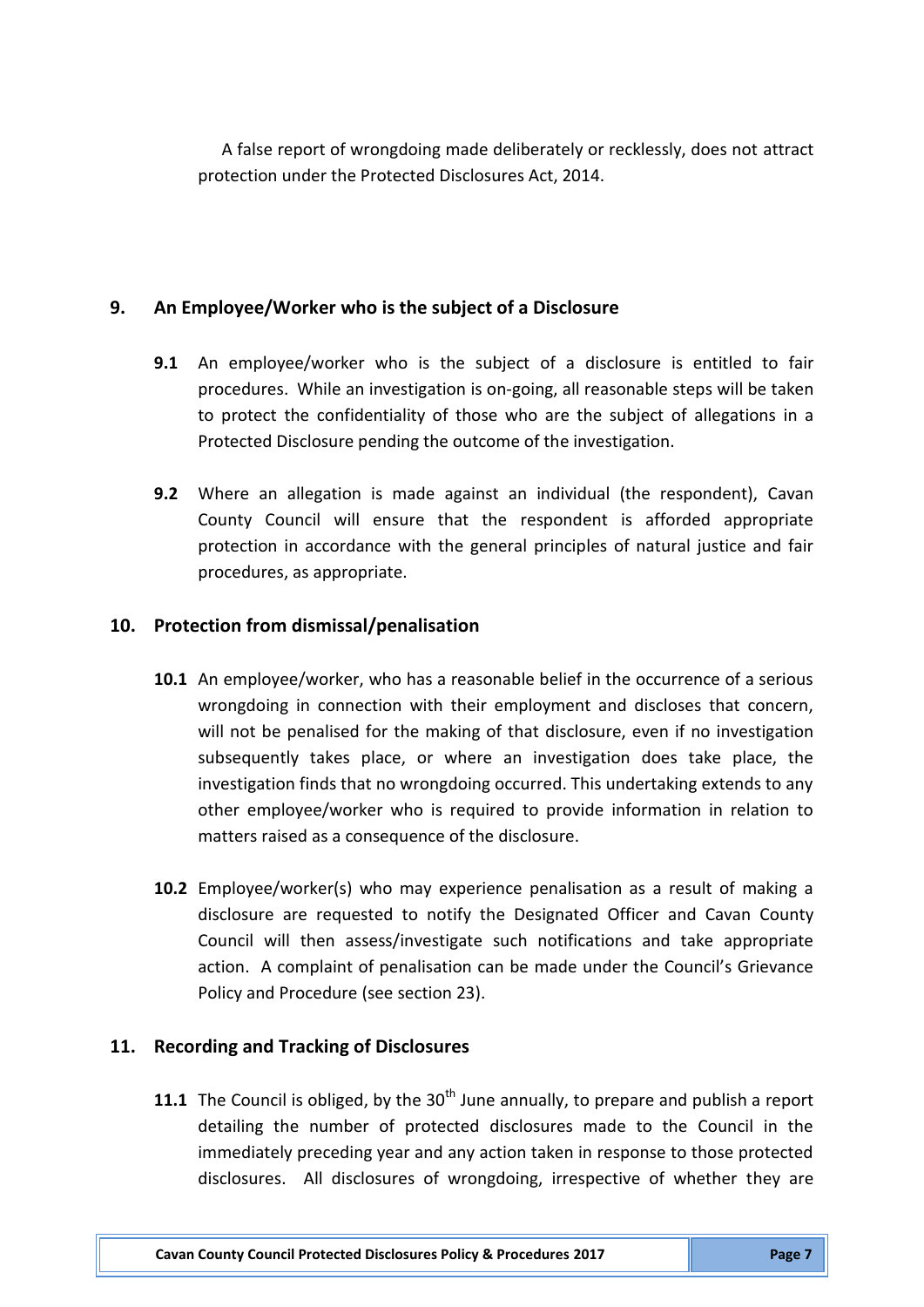being dealt with formally or informally, shall be recorded and notified to a Designated Director who will report to the Chief Executive, as required. The identity of the discloser will remain confidential.

**11.2** The report shall also include anonymous information in relation to the protected disclosures and the action taken by the Council. This report shall be published in a form that does not enable the identification of the persons involved in any aspect of the disclosure, be they the discloser, or the recipient or any other person involved.

## **12. Records Management**

**12.1** Records created, maintained and stored by the Council as part of the Protected Disclosure Policy and Procedures shall comply with the requirements of confidentiality under the 2014 Act and with the National Records Retention Policy (2001) and any other relevant records retention policies.

## **13. Monitoring of the Policy and External Reporting Obligations**

- **13.1** The Council shall monitor the implementation of and compliance with the policy and will review it on a regular basis.
- **13.2** This policy will be reviewed from three years after the date of publication. Employees and staff representatives shall be notified of any changes, with prior consultation.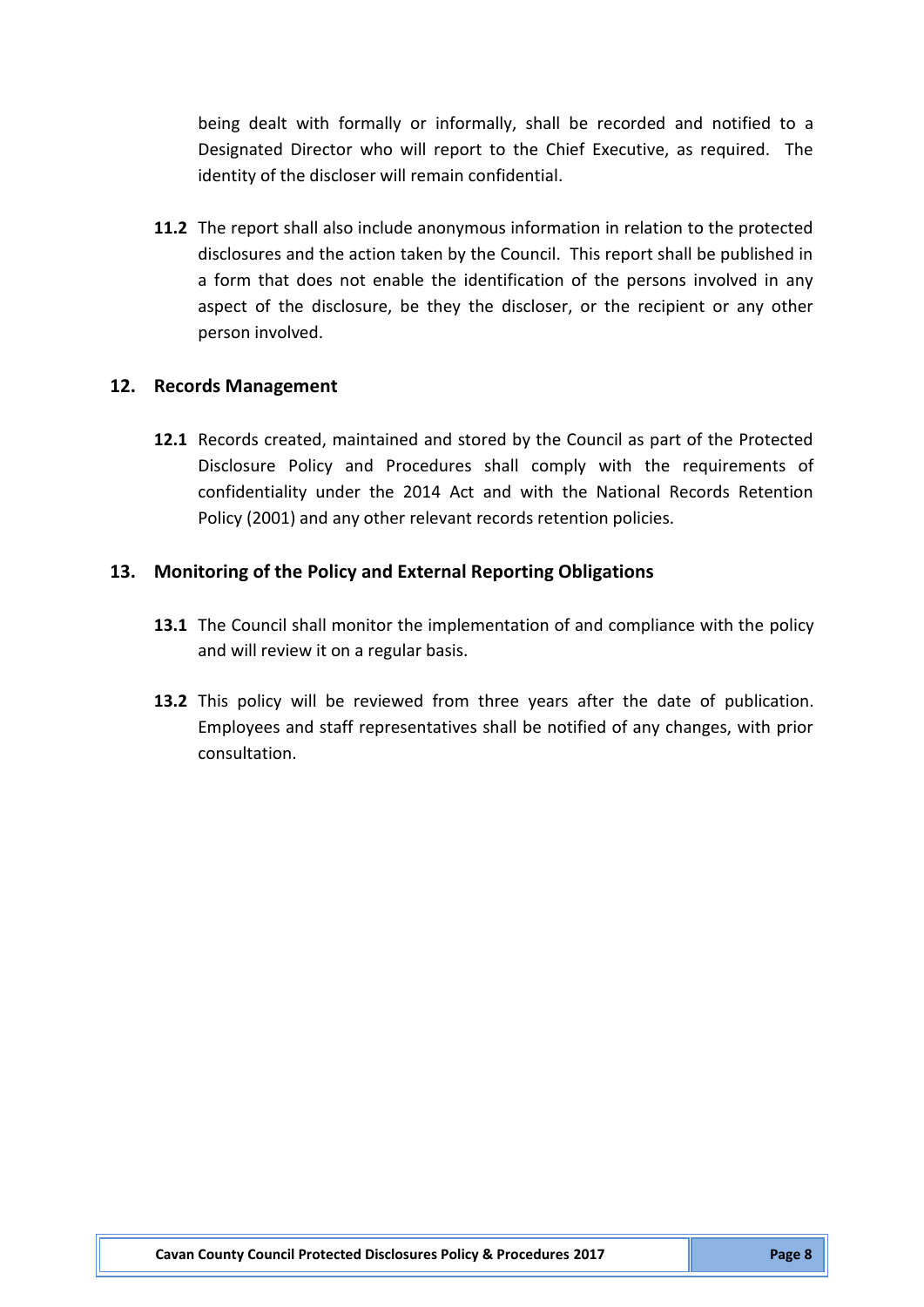# **Section 2 Procedures**

## **14. Procedure for Making a Disclosure**

- **14.1** An employee/worker must make a disclosure in the manner set out in the 2014 Act to gain the protections of the Act
- **14.2** Any employee/worker who has a reasonable belief in relation to one or more of the relevant wrongdoings should disclose the information directly to the Designated Officer to Receive Disclosures. Contact details as follows for Lynda McGavigan;

**Telephone 049-4378657 Email [lmcgavigan@cavancoco.ie](mailto:lmcgavigan@cavancoco.ie) Post Lynda McGavigan, Senior Executive Officer, Corporate & HR Section, Cavan County Council, Courthouse Cavan** (please ensure all correspondence is clearly marked "Private and Confidential")

- **14.3** Where the discloser is a Director of Service grade, he/she should make the disclosure to the Chief Executive.
- **14.4** The disclosure under this policy should be made in writing or verbally to the Designated Officer (designated to receive disclosures in the Council). In the event of a verbal disclosure, the disclosure shall be recorded by the Designated Officer and signed by the discloser as an accurate record of their disclosure. A standard form for Making a Disclosure is attached in Appendix I and is also available on the Council's intranet as follows: Intranet>Sites>Personnel>Protected Disclosures.
- **14.5** The discloser should communicate all relevant information relating to the concern. This will facilitate the assessment as to whether the disclosure warrants investigation. The specific nature of the potential wrongdoing should be communicated at the time the disclosure is made along with the date of the disclosure and stating whether the disclosure is made under the Protected Disclosures Act 2014 and if the discloser expects confidentiality/does not expect confidentiality. A disclosure should contain 'information' which tends to show wrongdoing. The ordinary meaning of disclosing 'information' is conveying facts, such as stating that particular events have occurred. This is different to simply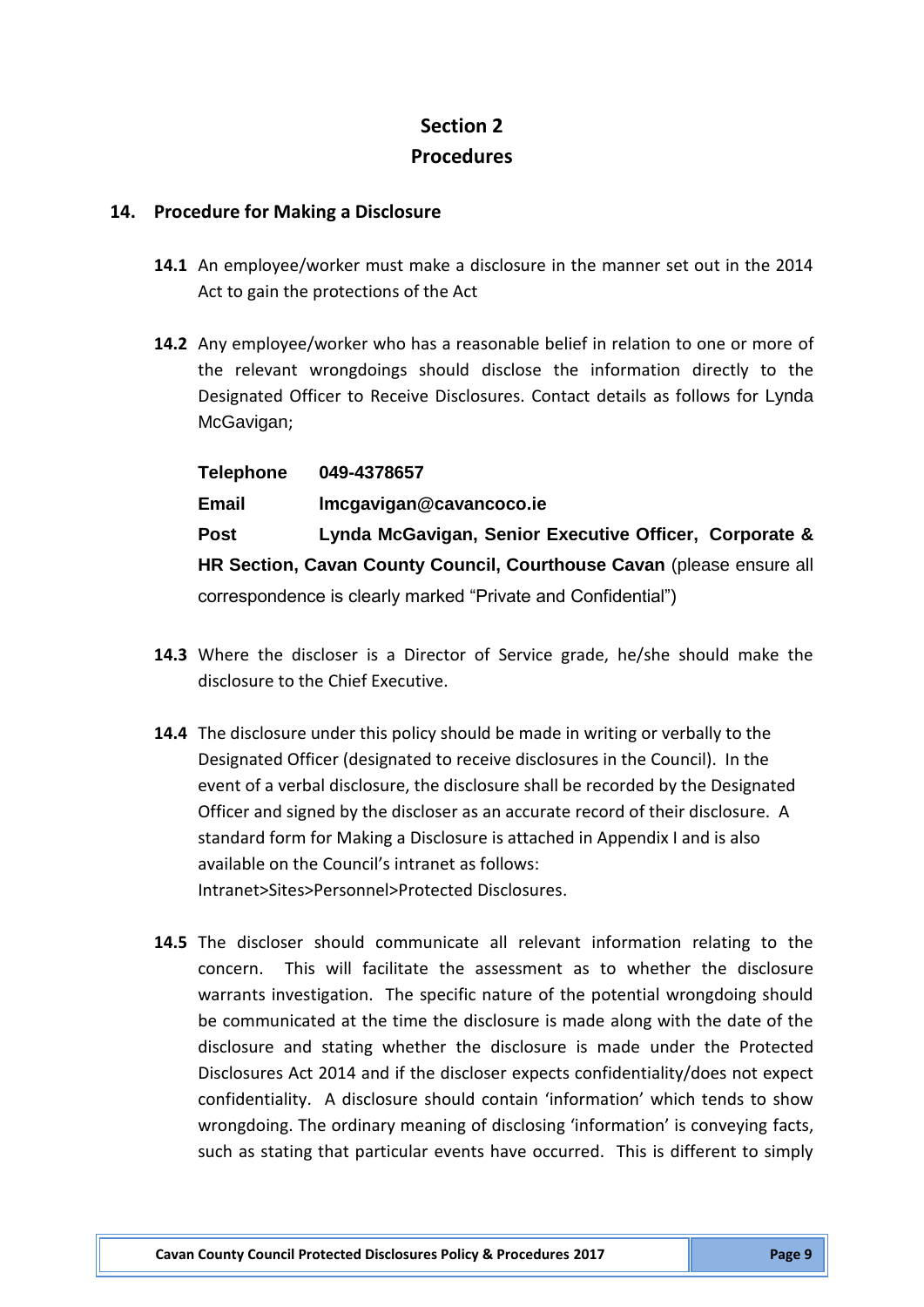making an allegation on the basis of a suspicion that is not founded on anything tangible.

- **14.6** While a disclosure may be made anonymously, it should be noted that the extent to which this policy can be applied and implemented is significantly restricted in the case of anonymous disclosures. Note that employees/workers cannot obtain redress under the 2014 Protected Disclosures Act while remaining anonymous.
- **14.7** An employee/worker intending to raise a concern should not carry out an investigation outside of the normal scope of his/her duties with a view to seeking to confirm relevant wrongdoing. Employees/Workers considering making an internal disclosure should not endeavour to find proof of their concern/suspicion or delay making the disclosure in order to gather evidence to support the disclosure first.

## **15. Information to be included in the making of a disclosure**

**15.1** The disclosure should, at minimum, include the following details:

- The discloser's name, area of work and contact details (optional as disclosure can be anonymous);
- the date of the alleged wrongdoing (if known) or the date the alleged wrongdoing commenced or was identified;
- whether or not the alleged wrongdoing is still ongoing;
- whether the alleged wrongdoing has already been disclosed to any member of management and if so when and to what effect;
- the details of the alleged wrongdoing and any supporting information;
- the name of the person(s) (if known or applicable) allegedly involved in the alleged wrongdoing;
- any other relevant information

(Form for Making a Disclosure - Appendix I).

## **16. Procedure for Receiving a Disclosure**

**16.1** The Designated Officer to receive disclosures and any other individual to whom the disclosure is referred in the performance of that employee's/person's duties, must take all reasonable steps to avoid disclosing to another person any information that might identify the person by whom the disclosure was made.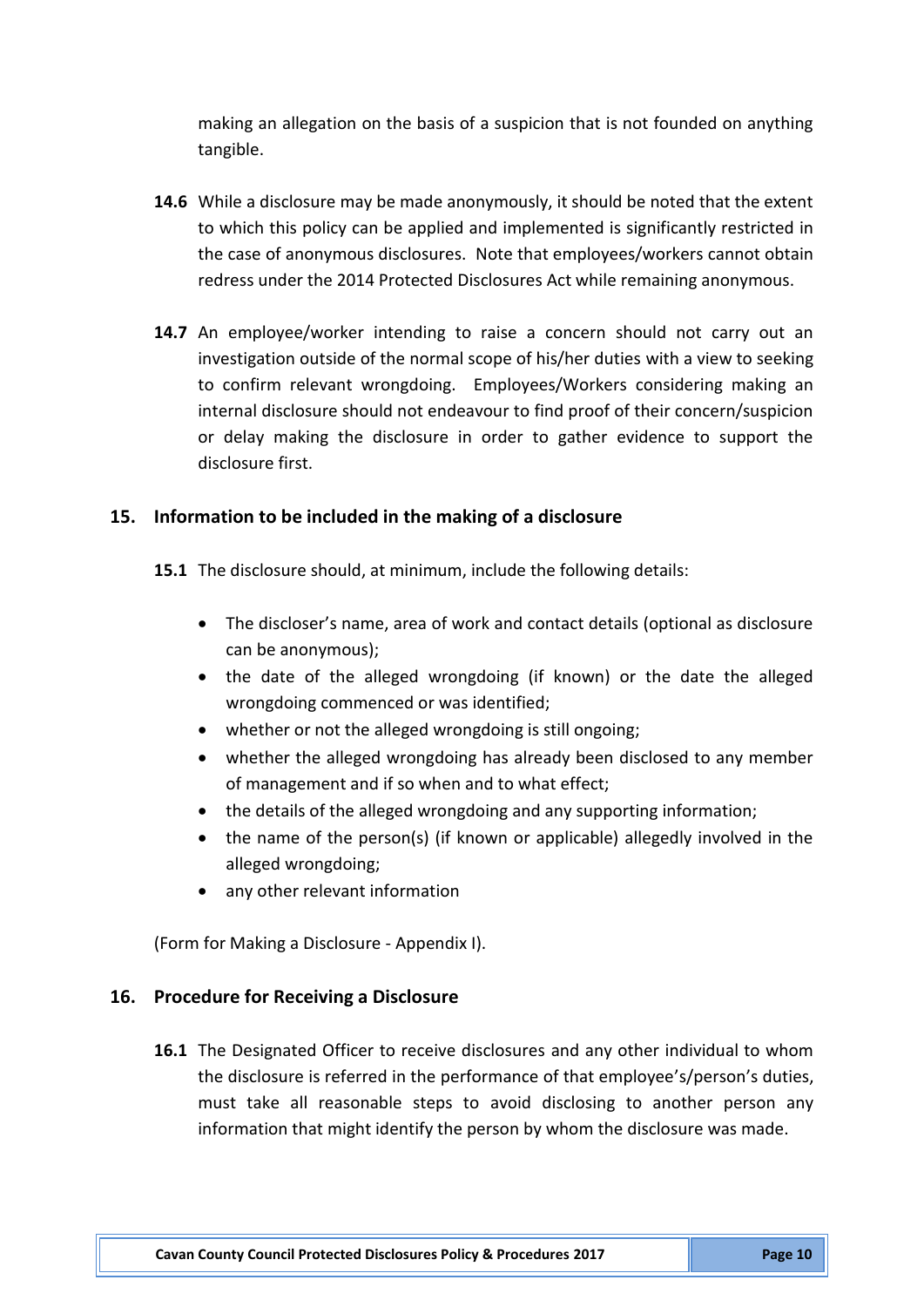- **16.2** If a disclosure is made to a line manager in the course of their duties, the line manager is required to request the discloser to make the disclosure directly to the Designated Officer to receive disclosures.
- **16.3** The Designated Officer to receive a disclosure should undertake an initial screening/assessment process (see section 15.1 DoPER Guidance under section 21(1) of the Protected Disclosures Act 2014 for the purpose of assisting public bodies in the performance of their duties under the Act) following which he/she will advise the discloser as to whether the matter requires an investigation in accordance with the Protected Disclosures Act, 2014. The screening process should involve an assessment of the disclosure to seek to determine whether or not it should be treated as a protected disclosure, having regard to the 2014 Act. If it is unclear whether the disclosure qualifies as a protected disclosure, the Designated Officer should treat the disclosure as a protected disclosure (and protect the identity of the discloser in accordance with the procedures). The disclosure should be assessed to determine the nature of the information disclosed and the procedure or procedures that is/are most appropriate to be used to investigate the matter. If, having assessed the disclosure, there is a mix of different issues (some involving a protected disclosure, some involving a personal employment complaint) then an appropriate process/processes should be applied to deal with the issues. The process to be applied may differ from case to case.
- **16.4** The screening/assessment process should consider whether the alleged wrongdoing is something that can or should be investigated or not (see section 21; Procedure for Investigation of a Disclosure). If an investigation is required, the appropriate **Director of Services** should consider the nature and extent of the investigation.
- **16.5** In the event that the Designated Officer is of the view that any further investigation is not required, the Designated Officer should advise the discloser of his/her assessment and the basis for the assessment, insofar as is possible.
- **16.6** As it is not possible to know at the time, whether a disclosure will subsequently be deemed protected under the Protected Disclosures Act, the Designated Officer should keep a written record of his/her actions, including timelines, under this section.
- **16.7** Employees/Workers should be advised by the Designated Officer that the following conditions must apply to an employee/worker's disclosure: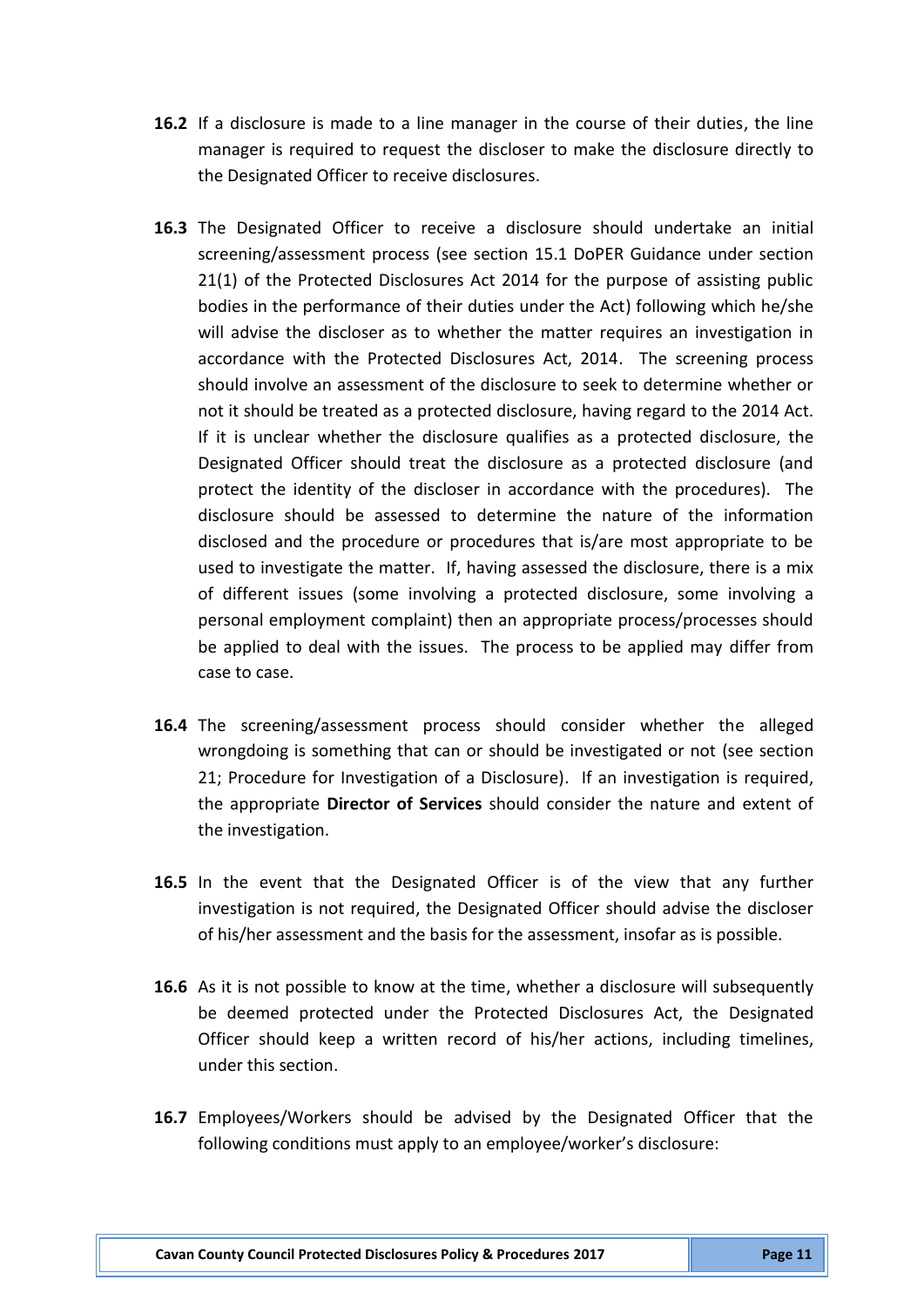- It must have come to their attention in connection with their employment and
- they must have a reasonable belief that the information disclosed tends to show a wrongdoing.
- **16.8** Note that a disclosure of any wrongdoing which is the employee/worker's or the employee/worker employers' function to detect, investigate or prosecute does not come within the terms, or attract the protections and redress of the 2014 Act (unless it involves an act or omission on the part of the employer).
- **16.9** Employees/Workers should be advised that they will not be penalised or caused to suffer detriment for making a report of possible wrongdoing which subsequently turns out to be incorrect provided the employee/worker had a 'reasonable belief' that the information being reported showed or tended to show one or more of the relevant wrongdoings.

# **17. Feedback**

**17.1** Employees/Workers making protected disclosures will be advised that he/she will be provided with periodic feedback by the Designated Officer, in confidence, in relation to the matters disclosed and be advised when consideration of the disclosure is complete, except in exceptional cases; this may take the form of reassurance and affirmation that the matter is receiving attention. Note that this does not require the Council to give a complete account of what the situation is at a particular point in time in terms of progress (see section 18 DoPER Guidance under section 21(1) of the Protected Disclosures Act 2014 for the purpose of assisting public bodies in the performance of their duties under the Act).

## **18. Support and Advice**

**18.1** The Council is committed to providing all relevant parties with any necessary support during and after making the disclosure.

## **19. Confidentiality**

**19.1** The Protected Disclosures Act, 2014 provides that a person to whom a Protected Disclosure is made, and any person to whom a Protected Disclosure is referred in the performance of that person's duties, shall not disclose to another person any information that might identify the person by whom the Protected Disclosure was made, except where: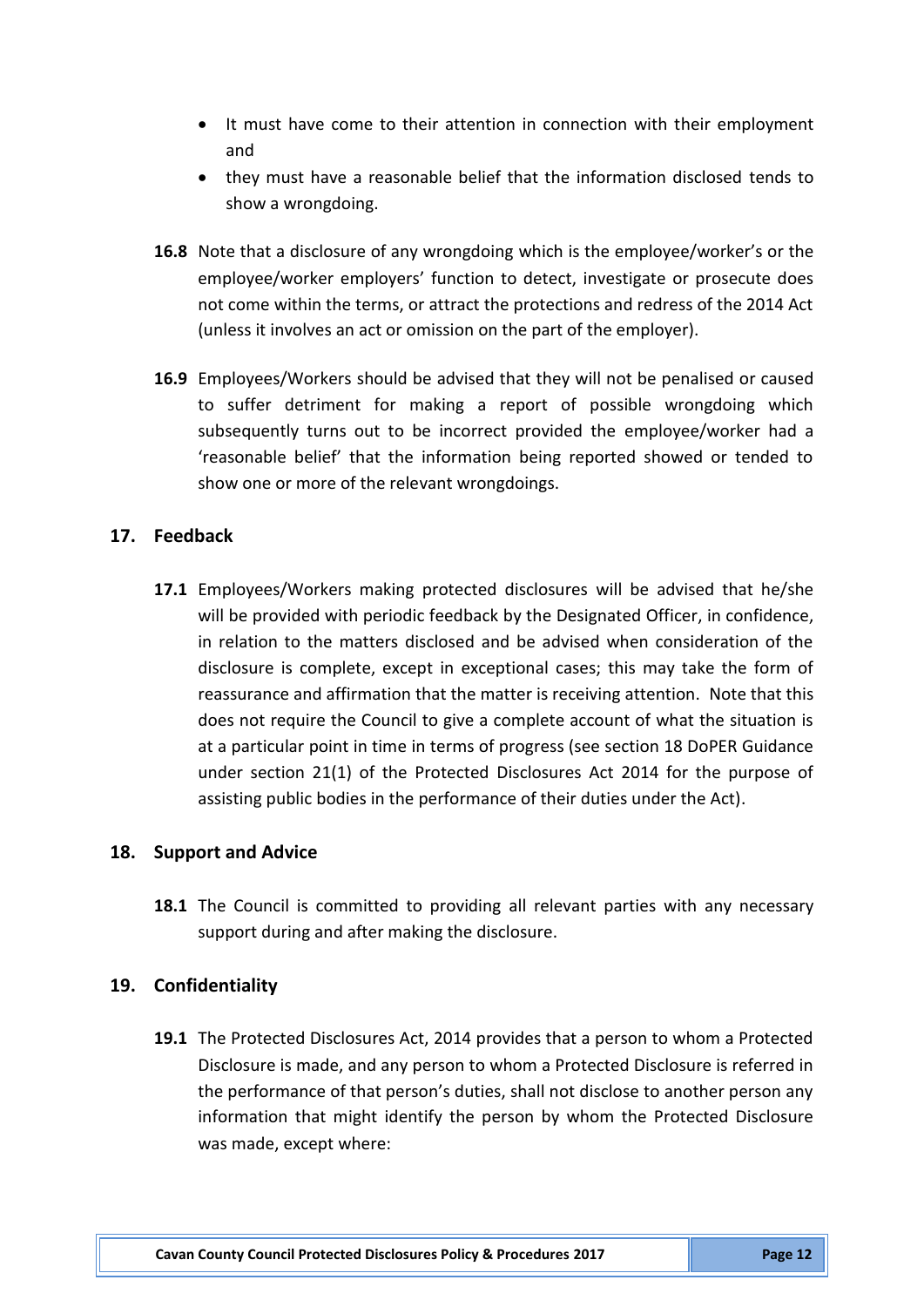- the person to whom the Protected Disclosure was made or referred shows that he or she took all reasonable steps to avoid so disclosing any such information;
- the person to whom the Protected Disclosure was made or referred reasonably believes that the person by whom the Protected Disclosure was made does not object to the disclosure of any such information and to their identity being disclosed;
- the person to whom the Protected Disclosure was made or referred reasonably believes that disclosing any such information is necessary for;
	- (a) The effective investigation of the relevant wrongdoing concerned,
	- (b) The prevention of serious risk to the security of the State, public health, public safety or the environment, or
	- (c) The prevention of crime or prosecution of a criminal offence; or
	- (d) Where the disclosure is otherwise necessary in the public interest or is required by law.
- **19.2** Employee/worker(s) who are concerned that their identity is not being protected should notify the Designated Officer and the Council will assess/investigate such notifications and take appropriate action where necessary. A complaints procedure is available for any breach of confidentiality under the Grievance Policy and Procedure (see Section 23).
- **19.3** Where it becomes clear that the confidentiality of the discloser cannot be ensured, the discloser will be advised and procedures and active strategies put in place for supporting the discloser.

# **20. Procedure for Protection of Identity**

- **20.1** Where action is to be taken following a protected disclosure, a process will be put in place for consulting with the discloser and, where possible, for gaining the informed consent of the discloser prior to any action being taken that could identify them. This may include when disclosures are being referred by the Council to an external party.
- **20.2** Where it is decided that it is necessary to disclose information that may or will reveal the identity of the discloser, the discloser should be informed of this decision in advance of the disclosure, except in exceptional cases. The discloser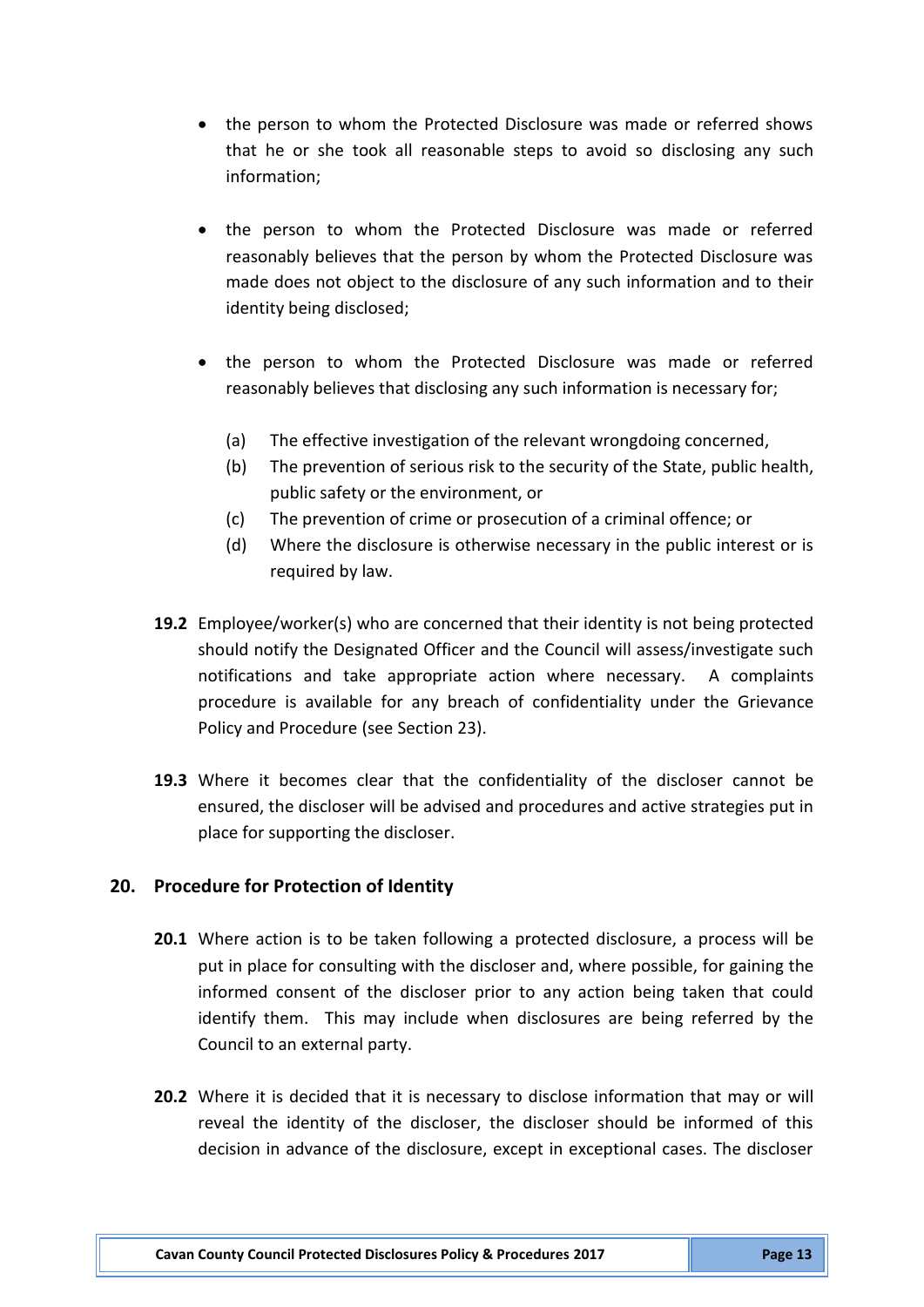should also be informed of the review process, which may be invoked by the discloser in respect of this decision.

# **21. Procedure for Communicating with any employee/worker against whom an Allegation of Wrongdoing has been made**

- **21.1** An employee/worker(s) against whom an allegation of wrongdoing has been made and the disclosure has been recorded and assessed as to warranting investigation by a named individual in order to establish the facts, will be advised, formally, of the following in writing:
	- i. that an allegation has been made against them;
	- ii. that no conclusions will be drawn by the Council until the facts have been investigated;
	- iii. that they are expected to assist the investigator as far as is reasonably possible;
	- iv. that the investigator wishes to interview them at a specific time and place;
	- v. that they may have a person of their choice present at the interview (i.e. union representative, a colleague, a peer support from their workplace, etc.);
	- vi. they have the right to make a statement in respect of the allegation(s) made against them either orally and/or in writing;
	- vii. as far as is reasonably possible, their confidentiality and privacy will be respected;
	- viii. that the following support and advice is available.

# **22. Procedure for Investigation of a Disclosure**

- **22.1** Where the Designated Officer forms the view that an investigation is required the matter should be referred to the appropriate Director of Services for examination and/or investigation or to an external person, at the Council's discretion.
- **22.2** The Designated Officer should be updated by the appropriate Director of Services on any investigation and the outcome. The fact of such an investigation taking place will be reported to Chief Executive who will also be advised of the outcome and any recommendations arising.
- **22.3** An investigation may consist of an informal approach for less serious wrongdoings, a detailed and extensive investigation of serious wrongdoings, or an external investigation by another body. It is important to note that some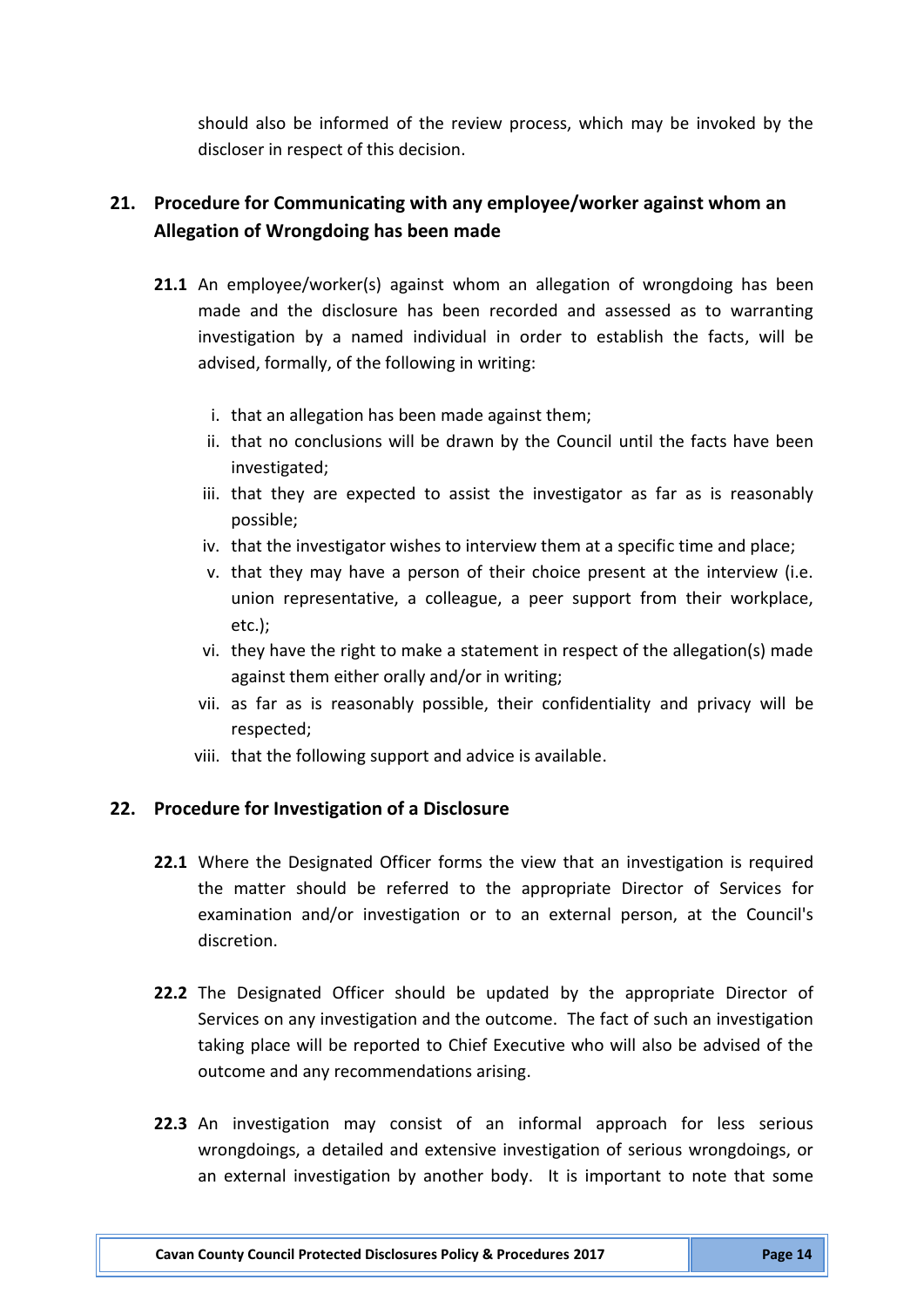matters may be of such seriousness that the investigation may have to be carried out externally, such as by subject matter experts or may need to be reported to and investigated by An Garda Síochána or another body with the statutory power and function of investigation of particular matters.

- **22.4** Investigations carried out will be impartial and conducted in a manner fully consistent with due process and the procedures will commit to this standard. In addition, the confidentiality of both the employee/worker making the report of possible wrongdoing and the person against whom the allegation of wrongdoing has been made will be protected – in the former case in accordance with the relevant legal provisions in the case of a protected disclosure and in the latter consistent with the principles of natural justice.
- **22.5** The discloser will be provided with feedback from the Designated Officer concerning general information in relation to the matters disclosed and be advised when consideration of the disclosure is complete.
- **22.6** As it is not possible to know at the time whether the disclosure will subsequently be deemed protected under the Protected Disclosures Act, written records, including timelines, in relation to any investigation undertaken, under this Policy should be maintained.

## **23. Review**

- **23.1** A system of review is available in respect of the following:
	- i. Any decision made to disclose the identity of the discloser (except in exceptional cases);
	- ii. The outcome of any assessment/investigation undertaken in respect of the protected disclosure; and
	- iii. The outcome of any assessment/investigation in respect of any complaint of penalisation.
- **23.2** Any review will be conducted by a delegated member of the Senior Management Team. Where a decision is taken to disclose the identity of the discloser, where possible, the discloser will be offered a review before their identity is disclosed. Note that there is no entitlement to two reviews of the same issue.
- **23.3** A specific process will be drawn up for handling the review which requires that parties not involved in the original process re-evaluate the findings and consider any additional evidence provided.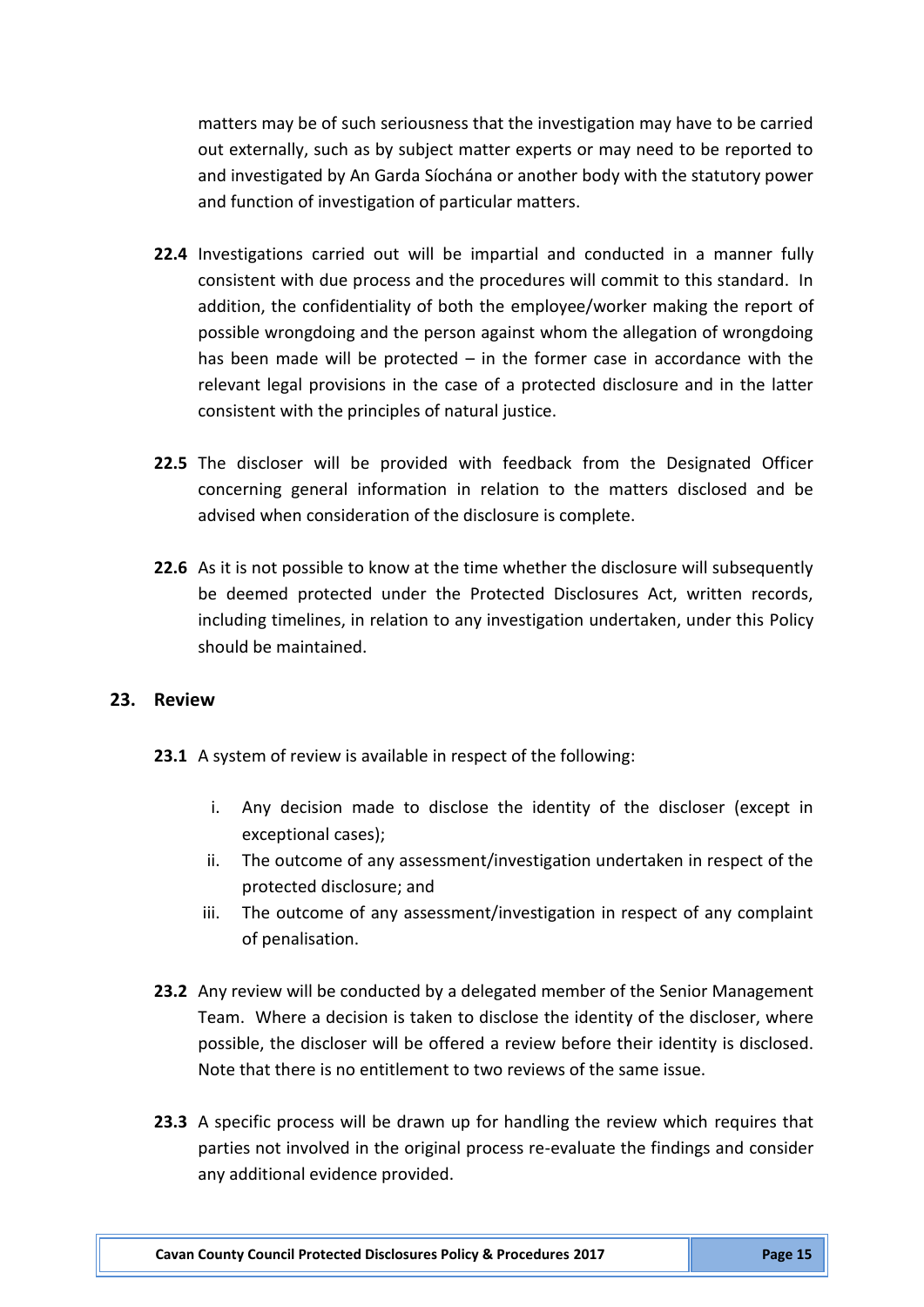**23.4** The outcome of the review will then be communicated to the employee/worker.

#### **24. Raising a Concern Externally**

- **24.1** Employee/worker(s) are encouraged to raise their concerns under the Council's internal disclosure procedure in the first instance. However, it is recognised that this may not always be appropriate therefore the Protected Disclosure Act 2014 provides for external reporting to persons other than the Council in certain circumstances.
- **24.2** The 2014 Act allows a worker to make a protected disclosure to persons other than their employer in certain circumstances. It is preferable in most circumstances to disclose to the Council and, only if that is not appropriate, to use one of the options at (a) to (d) below. There are stringent requirements for alternative external disclosures to qualify as protected disclosures under the 2014 Act. Different requirements need to be met in different cases. Information in relation to the options available for external reporting and the requirements of each option are set out in the Protected [Disclosures Act, 2014](http://www.irishstatutebook.ie/eli/2014/act/14/enacted/en/print.html) [\(http://www.irishstatutebook.ie/eli/2014/act/14/enacted/en/htmll](http://www.irishstatutebook.ie/eli/2014/act/14/enacted/en/print.html) **or via** [www.irishstatutebook.ie:](http://www.irishstatutebook.ie/) Home>Acts>2014>Protected Disclosures Act 2014 ) and summarised below;

#### **(a) Other responsible person**

Where the employee/worker reasonably believes that the wrongdoing relates to the conduct of a person other than the worker's employer, or to something for which that other person has legal responsibility, then the worker can disclose to that other person.

#### **(b) A prescribed person**

Certain persons are prescribed by Statutory Instrument 339 of 2014 ("SI 339") to receive protected disclosures ("prescribed persons"). This includes the heads or senior officials of a range of statutory bodies including the Chief Executives of Local Authorities.

An employee/worker may make a protected disclosure to a prescribed person if the worker reasonably believes that the relevant wrongdoing falls within the description of matters in respect of which the person is prescribed under SI 339 (see Appendix I). However, the 2014 Act also provides an additional requirement in this case. The employee/worker must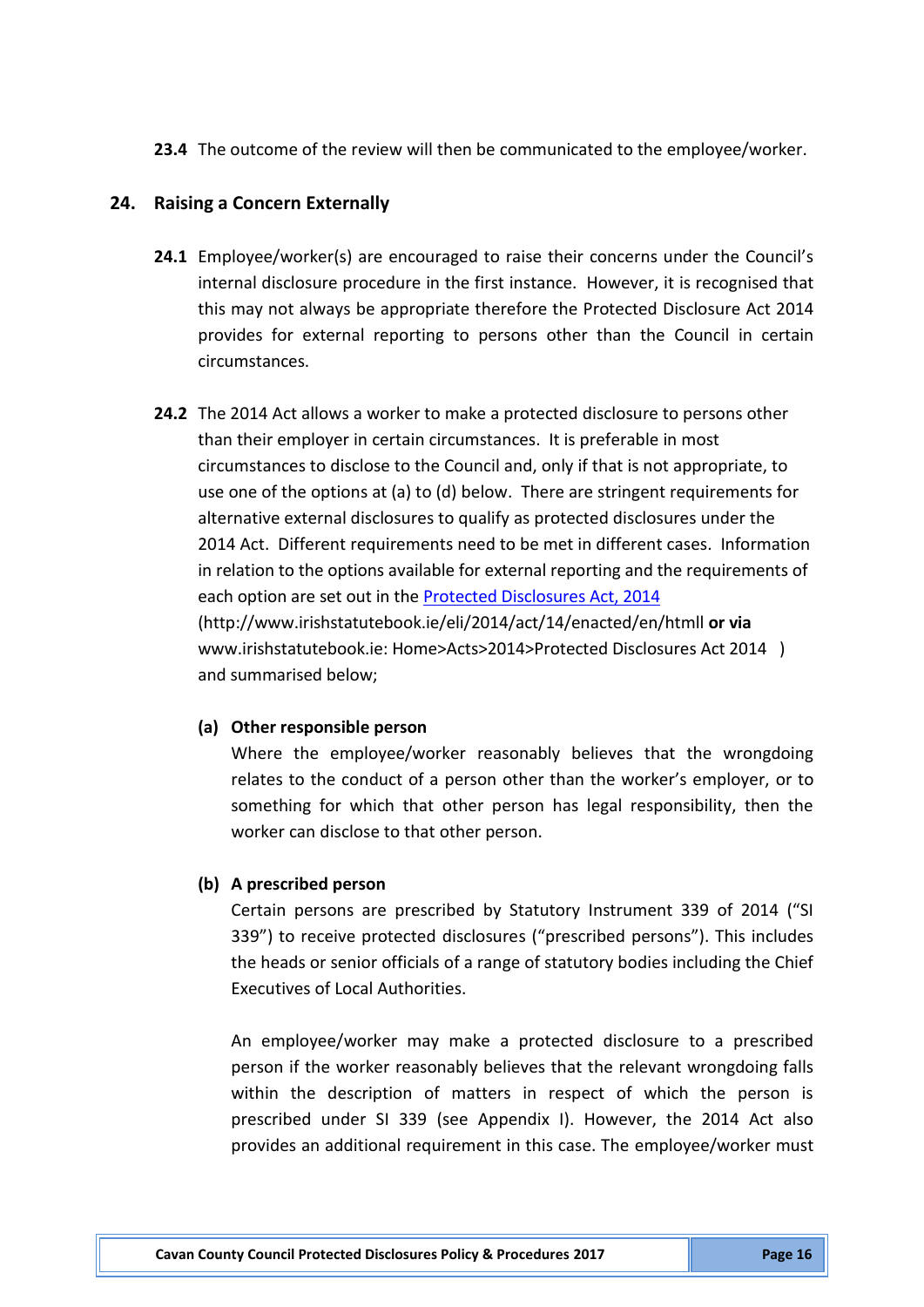believe that the information disclosed, and any allegation contained in it, are substantially true.

#### **(c) A Minister of the Government**

If an employee/worker is or was employed in the Council, the worker may make a protected disclosure to the Minister for Housing, Planning, Community and Local Government.

#### **(d) A legal adviser**

The 2014 Act allows a protected disclosure to be made by an employee/worker in the course of obtaining legal advice from a barrister, solicitor, trade union official or official of an excepted body (an excepted body is a body which negotiates pay and conditions with an employer but is not a trade union as defined in section 6 of the Trade Union Act 1941).

## **25. Complaints Procedure**

- **25.1** A complaint of penalisation or for a breach of confidentiality under this policy can be made under the Council's Grievance Policy and Procedure.
- **25.2** Any such acts of penalisation or attempted penalisation may be treated as a disciplinary matter, in line with the Council's Disciplinary Policy and Procedure.
- **25.3** Breach of confidentiality by the recipient of a disclosure, or the person to whom the disclosure is referred, to disclose the discloser's identity or information that may identify the discloser unless there is a good reason for doing so, may be treated as a disciplinary matter, in line with the Council's Disciplinary Policy and Procedure.

#### **26. Audit Committee Protocol**

- **26.1** The Local Government (Audit Committee) Regulations 2014 require that the audit committee shall ensure that procedures are in place whereby employees of the local authority may in confidence raise concerns about possible irregularities in financial reporting or other financial matters.
- **26.2** Cavan County Council's Audit Committee has adopted a Protocol to provide for referral of any concern raised with the Chair of the Audit Committee to the 'Designated Officer to receive Disclosures', in accordance with the Protected Disclosures Act, 2014.